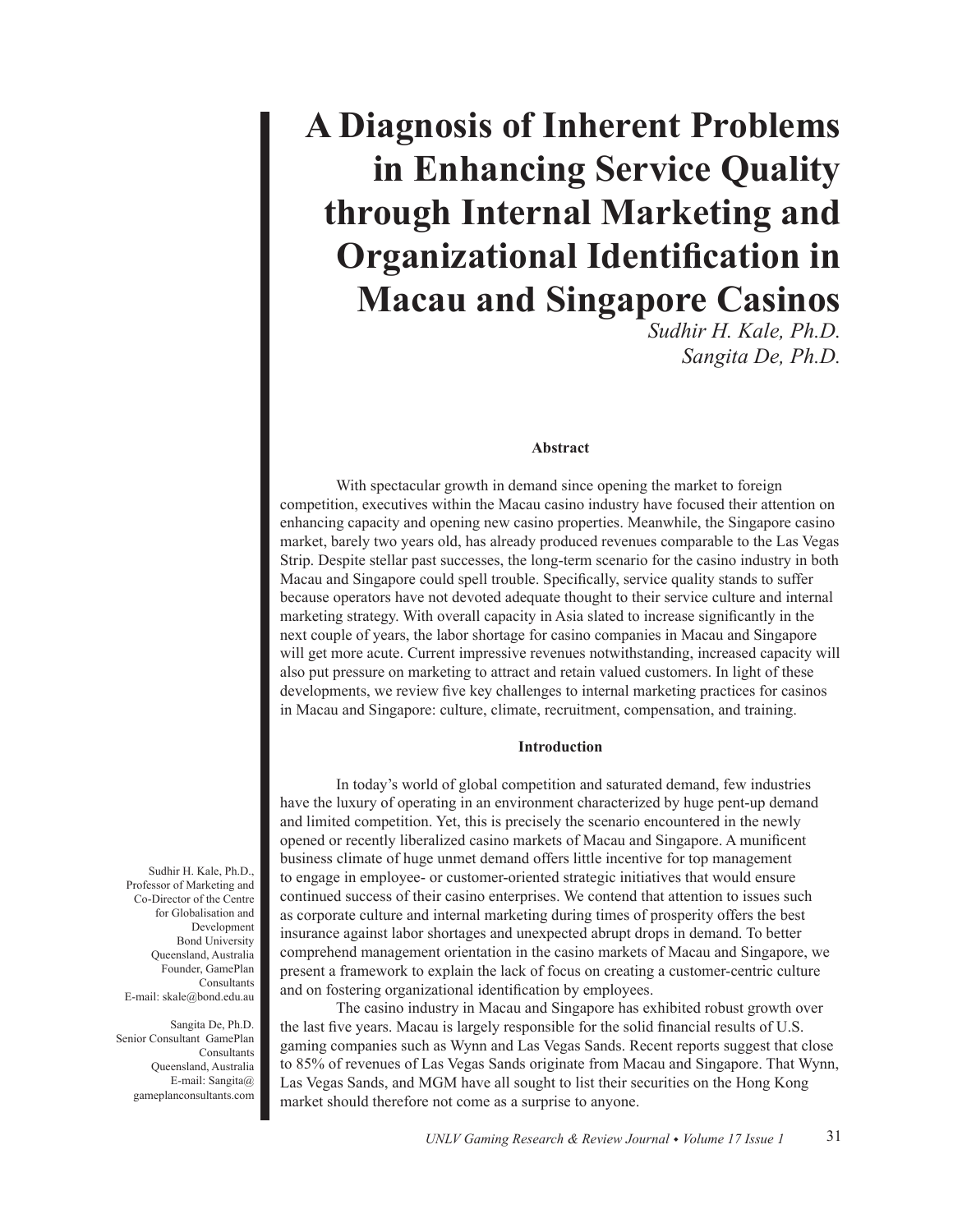Year on year, the casino gambling revenue in Macau jumped 57.8% in 2010 and another 42% in 2011 to reach \$33.5 billion. Impending future competition and labor shortage, however, may make significant dents in the sector's profitability. For example, Galaxy Macau has recently built a 2,200-room casino integrated resort with around 600 tables and 1,500 slot machines. Parcels 5 and 6 for Venetian have also resumed construction. Wynn Macau has already received approval to build a casino on the Cotai strip. According to an article in the August 26, 2010, issue of *Macau Post Daily*, the Galaxy Macau and a new Sands China property – scheduled open in 2013 – are set to employ over 22,000 workers in total.

These new properties will create substantial additional capacity in gaming products. Tens of thousands of new employees will be needed to run the new facilities. This increased labor demand is set against a backdrop of a steadily decreasing unemployment rate in Macau. The Statistics and Census Service of Macau has said that the unemployment rate for May-July 2012 receded to 2.0%; the underemployment rate was 0.9%. In recognition of the labor shortage threat, many currently operating properties will have to intensify their efforts to retain their workforce. Furthermore, importation of labor for frontline jobs is not easy. The SAR Government in Macau has been very strict about allowing the importation of foreign labor, and has imposed punitive sanctions on companies that violate laws in relation to employment of local versus foreign workers.

Overall, the employment situation does not bode well for the rapidly growing Macau casino industry. The labor shortage may result in significant delays in the opening of future properties, and a poaching of workers from existing properties is to be expected when new properties open. The net impact on the bottom line for both properties currently being designed and constructed and those that are already operating would be huge.

Although a recent entrant into the casino space, the city-state of Singapore has performed beyond expectations of investors and industry observers. The Marina Bay Sands (MBS) integrated resort earned \$807 million in revenues in the last quarter of 2011, while Resorts World Sentosa, owned by Genting Singapore, earned revenues of around \$700 million in the same period. Together, the two casinos in Singapore earned almost as much in revenues as the Las Vegas Strip. With around 20,000 staff between the two resorts, employee retention, training, and engagement is bound to assume center stage as competition intensifies for casino workers in Asia.

This paper takes a prescriptive approach to managing the workforce in Macau and Singapore. We posit that significant enhancement in internal marketing effort is needed if Macau and Singapore casinos are to attract and retain the requisite workforce needed to provide the desired customer service. Later in the paper, key managerial implications emerging from this perspective are discussed.

This article is limited to the oligopolistic casino markets of Macau and Singapore, and does not apply to other established markets (e.g., the U.S. and Australia) or to other emerging markets (e.g., Vietnam and Philippines).

# **Internal Marketing**

The genesis of internal marketing (IM) can be traced back to the early works of Berry, Hensel, and Burke (1976), who viewed internal marketing as a strategy whereby an organization designs its jobs and markets itself to its employees as though the employees were the firm's (internal) customers. Berry and Parasuraman (1991, p. 151)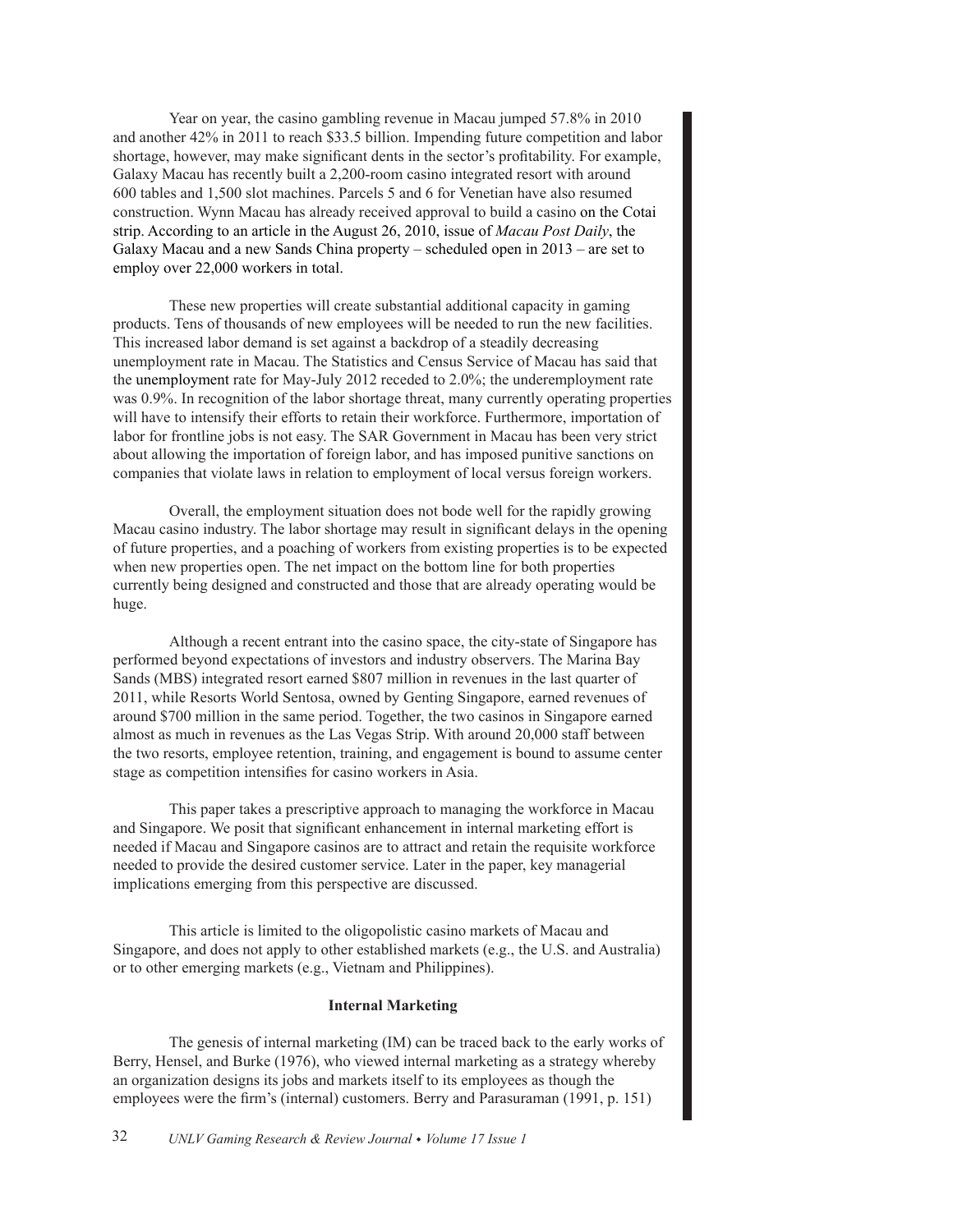provide a straightforward definition of internal marketing:

Internal marketing is attracting, developing, motivating, and retaining qualified employees through job-products that satisfy their needs. Internal marketing is the *philosophy* of treating employees as customers.

The premise behind adopting an IM orientation is that in the process of service delivery, a firm's frontline employees actively interact with the customers, and in effect, become the public face of the service establishment. The nature of this interaction plays a huge part in the overall quality of service experience as perceived by the customers. Heskett, Jones, Loveman, Sasser, and Schlesinger (1994) go on to suggest that service quality, customer loyalty, and firm profitability are significantly impacted by the organization's internal service quality, which encompasses IM issues like workplace design, job design, employee development, employee recognition, and providing employees with the proper tools for serving customers.

By striving to create satisfied, engaged, and motivated employees, a firm is able to offer a product that will delight the end customer. The internal marketing literature has subsequently emphasized the crucial element of *communicating by deeds* organizational values and offering employees a clear vision worthy of pursuit (Wieseke, Ahearne, Lam, & van Dick, 2009). The ultimate goal of IM is to create a service culture that instills organizational identification (OI) and customer consciousness among employees (Grönroos, 1990; Rafiq & Ahmed, 1993).

Ueno (2010) reviews the work of several services marketing scholars to assess the elements of IM that are common across these discourses (Grönroos, 1990; Berry & Parasuraman, 1992; Joseph, 1996; Taylor & Cosenza, 1997; Kasper, Van Helsdingen, & De Vries, Jr., 1999). All elements, Ueno reports, can be subsumed under twelve headings: (1) recruitment and selection; (2) training; (3) teamwork; (4) empowerment; (5) performance measurement and reward systems; (6) communication; (7) culture; (8) top management commitment, involvement, and leadership; (9) employee commitment and involvement; (10) internal marketing segmentation and targeting; (11) internal marketing research; and (12) HR issues such as motivation and job satisfaction.

There exists causality and overlap across several IM elements. For example, *top management commitment, involvement, and leadership* will impact employee commitment and involvement. Nonetheless, identification of common elements discussed within the IM literature is useful for researchers as well as practitioners. Researchers are provided with a concise content analysis of IM, while practitioners can appreciate, at a glance, the direction and outcomes of implementing IM. Based on previous research on Macau's casino employees (Gu & Sui, 2009; Kale, 2007; Ruiz, 2006; Wan, 2010; Zeng, Forrest, & McHale, 2012), and on the characteristics of Macau and Singapore markets, we have identified five key elements of IM that could crucially impact the long-term growth and profitability of individual casino companies in these markets: culture, climate, recruitment, compensation, and training. A framework depicting the antecedents and consequences of IM in these two markets is presented in Figure 1.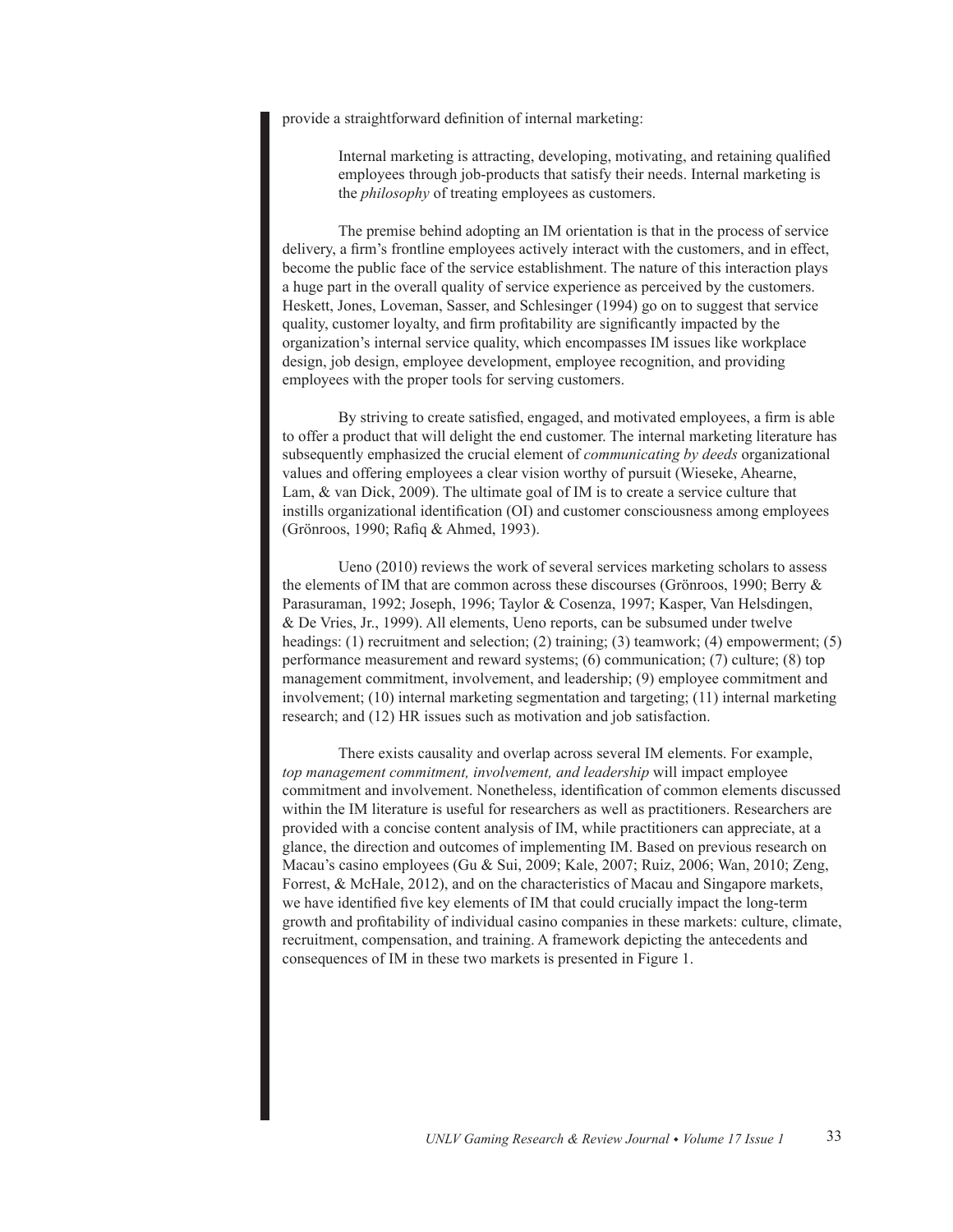

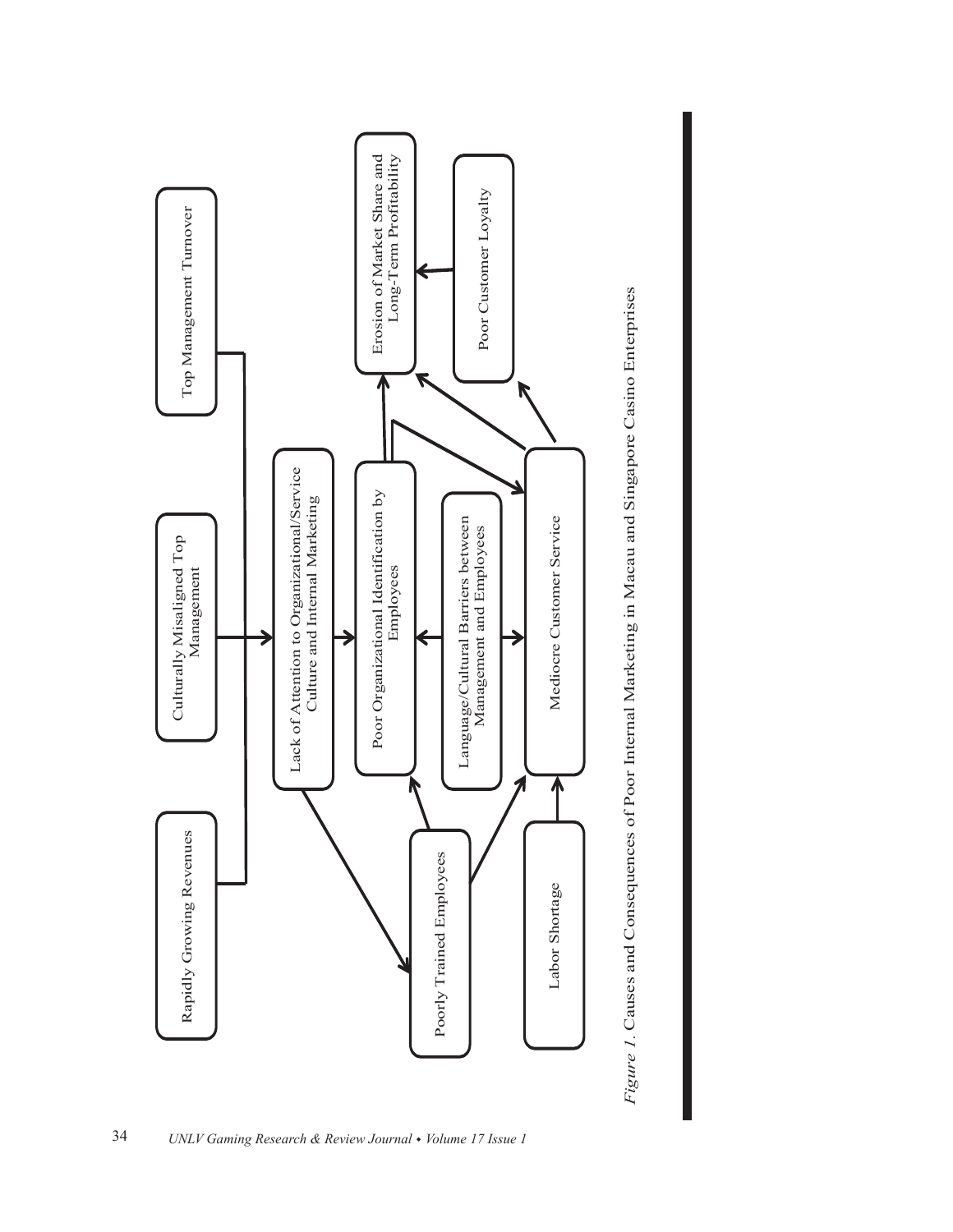# **Applying IM to the Macau Casino Industry**

## *Culture*

Fundamental to effective internal and external marketing is the existence of a robust *service culture*. Tony Hsieh, the CEO of Zappos, the legendary online shoe company known for its outstanding customer service, has said,

> Your culture is your brand. Customer service shouldn't just be a department; it should be the entire company.

Service culture refers to a specialized culture within the broader concept of organizational culture. Grönroos (1990, p. 224) defines service culture as:

> a culture where an appreciation for good service exists, and where giving good service to internal as well as ultimate, external customers is considered a natural way of life and one of the most important norms by everyone.

In Macau, apart from the casinos owned by Stanley Ho's SJM Holdings Ltd., all casino companies began their operations after 2003. As such their organization cultures are still in a state of flux; largely impacted by the person at the helm, its leader, and on the nationality of the parent company. Unfortunately, for many of Macau's casino companies, the tenure of chief executives is relatively short-lived, thus making lasting cultural footprints difficult, if not impossible. Wieseke et al. (2009) have emphasized the indispensible role of leaders in instilling into employees the company's cultural values and vision and continuously communicating by deeds (also see Berry, Hensel, & Burke, 1976; George, 1990). Wieseke et al. (2009) have demonstrated that the tenure of leaders significantly impacts organizational identification among lower level employees. Riketta's (2005) meta-analysis suggests that organizational identification, in turn, is a powerful predictor of several desired employee outcomes, including job satisfaction, cooperative behavior, in-role performance, organizational citizenship behavior, and superior customer service.

To exacerbate the problem of short leadership tenure, two of Macau's casino companies, MELCO-PBL and MGM Macau, have been formed through collaboration between an ethnic Chinese partner and an Australian/U.S. partner. Naturally, both partners will flex their muscles in wanting to run the organization in a manner that seems correct to them. This increases the difficulty in crafting a service culture that would be acceptable to all constituencies within top management, and employees are often provided conflicting signals of what their organization represents, making organizational identification a very challenging task.

#### *Climate*

In earlier literature, there has been some confusion between the constructs of culture and climate. In explaining the distinction between culture and climate, Glisson and James (2002, p. 769) write,

> By describing climate as the way people perceive their work environment and culture as the way things are done in an organizational unit, climate is defined as a property of the individual and culture is defined as a property of the organization.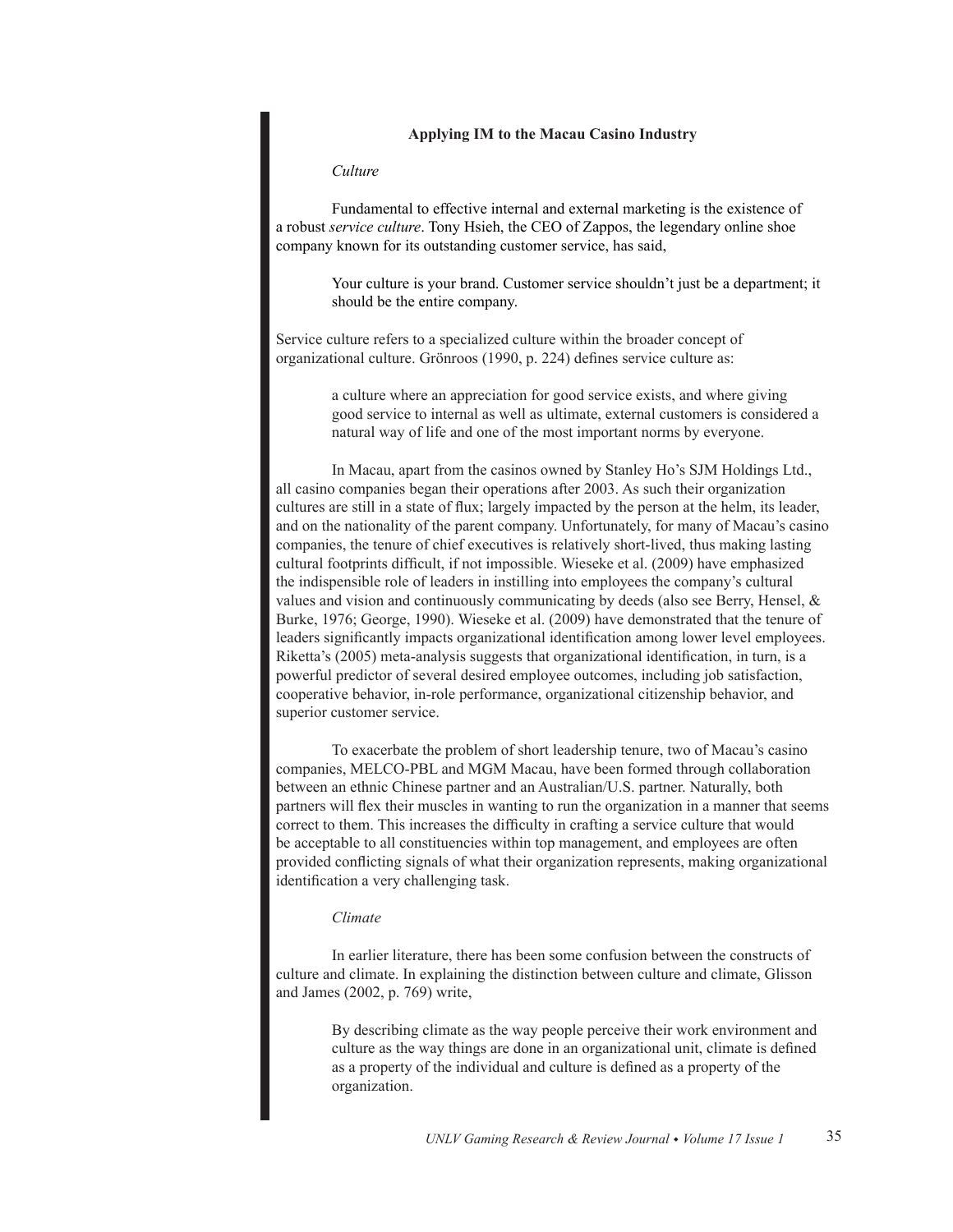Within the service culture/climate context, service culture shapes the policies, procedures, processes, personnel hiring and training, scripts, control procedures and complaint handling techniques that define the service offering's essential elements. In this regard, service culture strongly impacts service climate, i.e., employee perceptions of the practices, procedures, and behaviors that get rewarded, supported, and expected with regard to customer service and customer service quality (Schneider, White, & Paul, 1998). To the extent that employees perceive that they are rewarded for delivering quality service, their organization's service climate will be stronger. Furthermore, perceptions that customer service is important to management will also contribute to a strong customercentric service climate.

As in the case of service culture, there are serious handicaps in instituting a positive service climate within the Macau and Singapore casino industry. For one, most employees may not have worked in a labor-intensive service industry prior to their current job in the a casino resort. Until 2003, the Macau casino industry operated as a monopoly, catering primarily to VIP clients. As such, a strong positive service climate was not deemed vital to profitability.

Empirical research by Wan (2010) supports the widespread lack of customer service consciousness among casino workers in Macau. In Wan's study, 43.1% of respondents did not feel quality service was important nor that their customers demanded it. One of the interviewees in this study said:

Perhaps casino gaming in Western countries is treated as a form of entertainment, but in Macau it is purely a matter of betting. Most of our customers, especially VIPs come only to win money. They don't care about our services. Some of them even prefer for us not to say anything, but just give them cards and money.

The problem of employees' lack of attention to quality service is further compounded by the culturally diverse composition of the casino workforce in Macau and Singapore. Most dealer-level employees tend to be locals, but as one moves above the supervisor cadre, one sees several nationalities represented: Americans, Australians, Filipinos, Turks, Macanese, and British, to name but a few. Each group interprets expected customer service levels and customer oriented behaviors in light of its prior experiences and national culture. Also, because the Macau and Singapore casino markets are growing so fast, management attention has been focused on property expansion and market share gains, not on issues such as service culture and service climate, which are not perceived to have immediate payoffs. Consequently, there is a less than solid understanding among the casino workforce in both countries about what management expects by way of customer service and how employees will be rewarded for delivering the service that management expects. Wan (2010, p.68) quotes the views of one of the Macau frontline employees she interviewed:

Our managers are from different countries such as Macau, the United States, Australia and Britain and have different management styles. American managers emphasize service quality, Australian managers focus on cost control, and Chinese managers rely on Guanxi [networking and personal relationships].

Given such diverse and often conflicting signals from supervisors, it should come as no surprise that frontline employees feel confused about what behaviors management expects of them. Role conflict is inevitably the result, resulting in job dissatisfaction and erosion of morale on the part of employees.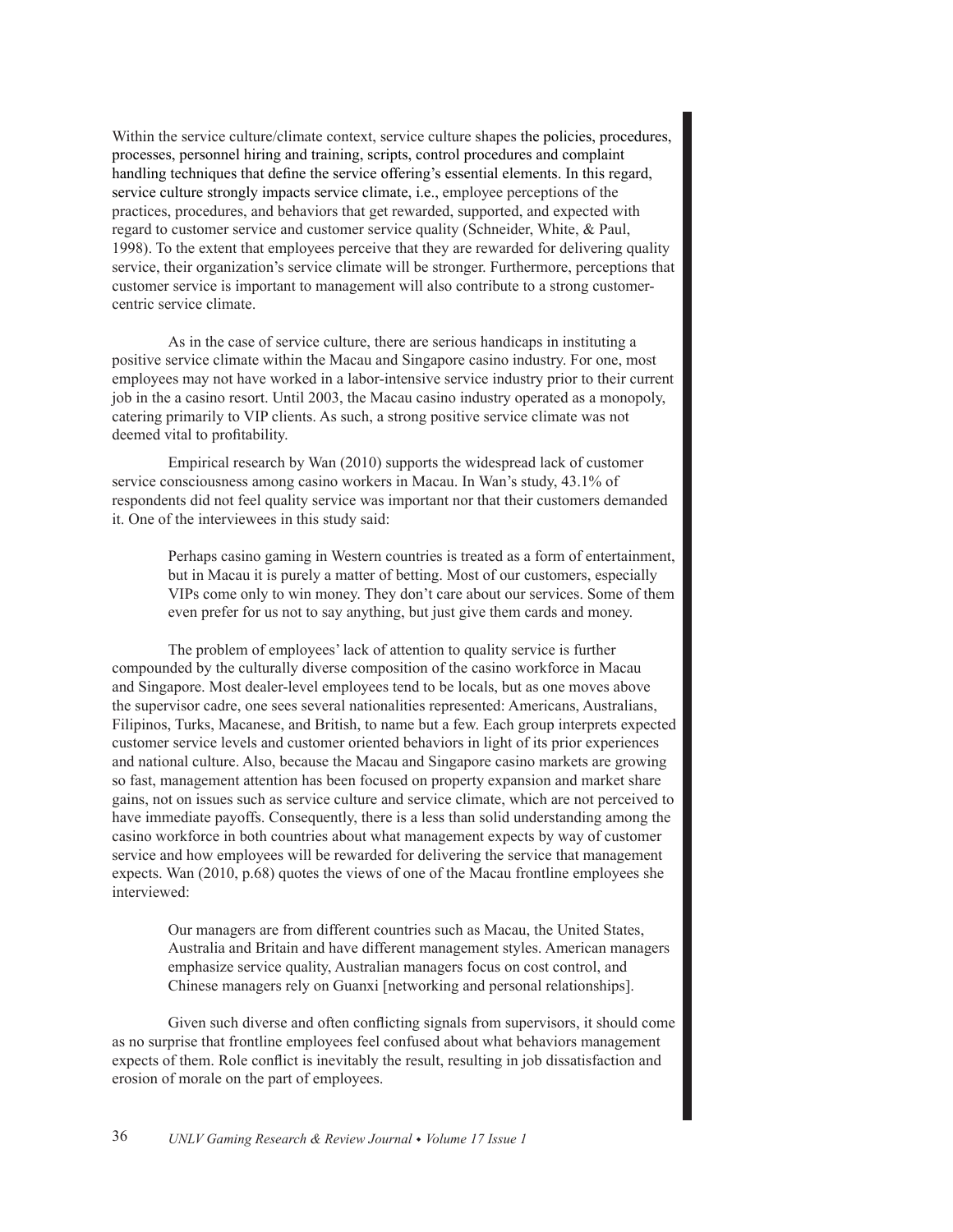## *Recruiting*

Recall that IM is about attracting, motivating and retaining qualified employees. A business acquires qualified employees through its recruitment and training practices. Recruiting qualified employees in a tight labor markets like Macau and Singapore is indeed challenging. Not surprisingly, whenever a new property opens in Macau, there is extensive poaching of employees from competing casinos from both within and outside the jurisdiction (Kale, 2007).

One company that got its recruitment phase right during its property inauguration was Wynn Macau. Ruiz (2006) reports that in preparation for the opening of Wynn Macau, the company adopted a culturally sensitive approach to its recruiting. Mass-hiring techniques that are effective in Las Vegas were tweaked to focus on bonding with potential employees. Efforts to develop trust with the labor market were underway long before actual hiring began. Instead of relying on job fairs, a common practice in countries such as the U.S., the company spent a lot of time hosting small gatherings and information sessions, a strategy that served to forge stronger bonds with the applicants.

Wynn also expended considerable effort in developing a powerful brand. In emphasizing branding advantages for recruiting, Ruiz (2006) quotes Peter Zhang of Mercer Human Resource Consulting in Shanghai:

> Having a strong employer brand is critical in China…It is not uncommon for companies that lack name recognition to compensate by offering premium salaries.

By investing in brand-building, and by tailoring its recruiting strategy to the local audience, Wynn was able to attract enough qualified employees to the new casino property. In fact, the company received 70,000 applications at the time of opening, representing about 25% of Macau's workforce.

A similar approach to recruiting was adopted by MBS in Singapore. The company adopted the *Be Magnificent* campaign that has resonated well among potential recruits. However, subsequent policies and practices of the company were not as successful. Since the majority of recruits did not have prior casino environment experience, hiring criteria had to be modified to reflect this challenging reality. Also, in a rush to open the property, many employees did not receive the level of training needed for them to effectively carry out the roles associated with their job. The net impact was widespread guest dissatisfaction in the first few months of operations.

# *Compensation*

In their study investigating the drivers of job satisfaction among Macau casinohotel employees, Gu and Siu (2009) report that overall employee satisfaction was found to be positively correlated with employee loyalty. The authors noted mediocre levels of employee satisfaction on items related to salary and benefits, support (encouragement, help, and guidance from superiors and co-workers), and training. Ironically, the key drivers of overall employee satisfaction were, in order of importance, salary and benefits, training, and support.

With the acute employee shortages looming over the horizon, it would make sense for casino operators to raise dealer earnings from the current MOP 16,000 a month (or around U.S. \$2,000, inclusive of tips). We do not suggest that the wage levels parallel those prevalent in U.S. or Australia, as this would seriously disrupt the wage equilibrium,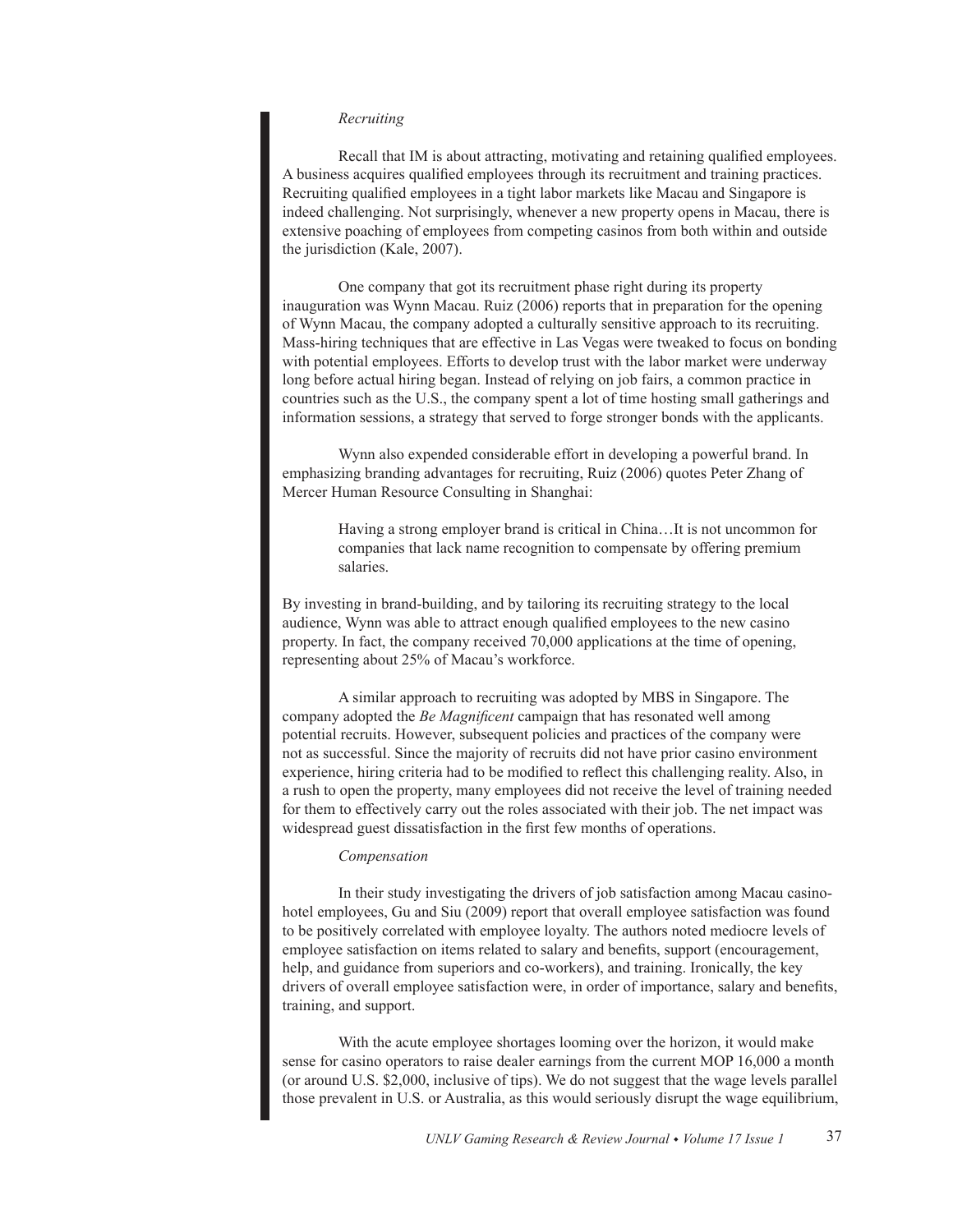and could jeopardize casino profitability given the 40% gaming tax in Macau. We do, however, advocate that individual casino companies should consciously try to be industry leaders in terms of the salaries they pay to frontline employees. Only then will they be able to attract a high-quality workforce and keep that workforce motivated. In addition to better wages, integrated casino resorts in Macau and Singapore may want to consider developing gain-sharing programs whereby employees' future rewards are linked to the financial performance of the entire property or to specified units within the property such as the casino or the hotel.

Dissatisfaction with compensation has emerged as a source of discontent among employees at the two casino properties in Singapore. The March 3, 2011 issue of the *Straits Times* reports that casino dealers at MBS and RWS were disappointed with the one-month and two-month annual bonuses paid to them at the respective properties. The same article reports that at least seven of the MBS dealers planned on quitting once they found another job. MBS and RWS dealers said that they took home an average of \$1,800 a month – slightly lower than Macau's average of \$2,000 – despite the higher cost of living in Singapore. With both MBS and RWS making around 50% of gross revenues in EBITDA, there is enough room to offer better compensation to employees and to invest more in training-related activities.

# *Training*

The impact of employee training on company performance is well-documented (Bassie & McMurrer, 2007; Harel & Tzafrir, 1999). There is an increasing awareness in organizations that investment in training could improve organizational performance in terms of increased sales and productivity, enhanced product quality and market share, reduced turnover, employee absence and conflict (Huselid 1995; Martocchio & Baldwin 1997; Salas & Kozlowski, 2010). Gu and Siu's (2009) research indicating a strong positive relationship between overall employee satisfaction and the level of training in the casino context is noteworthy. Also important is the fact that respondents in this study gave their employer a mediocre score on the training dimension. The authors go on to conclude:

Our survey shows that 71.5% of the employees had never participated in any training programs and the majority of casino workers were young people. On the other hand, our regression model implies that younger employees are less likely to be satisfied with the firm but training can help increase employee satisfaction. Therefore, there is indeed a need for Macau casino hotels to step up training to improve work performance and employees' satisfaction (Gu & Siu, 2009, pp. 574-5).

The same sentiment was expressed in Kale's (2007, p.7) advocacy for IM as the antidote for Macau's labor shortage. Kale writes on training:

The labor crunch in Macau means that there may not exist opportunities to hire enough qualified people for a particular job. This would necessitate retooling of the existing workforce for handling new jobs or additional responsibilities. For example, a server in F&B may need to be retrained as a Baccarat dealer. This would not only require training in dealing cards at a Baccarat table but may also require language and communication skills training. Any large casino establishment would have some employees who are not well-suited for their current position but would flourish in other roles. In such instances, an internship program might help. Employees could shadow their co-workers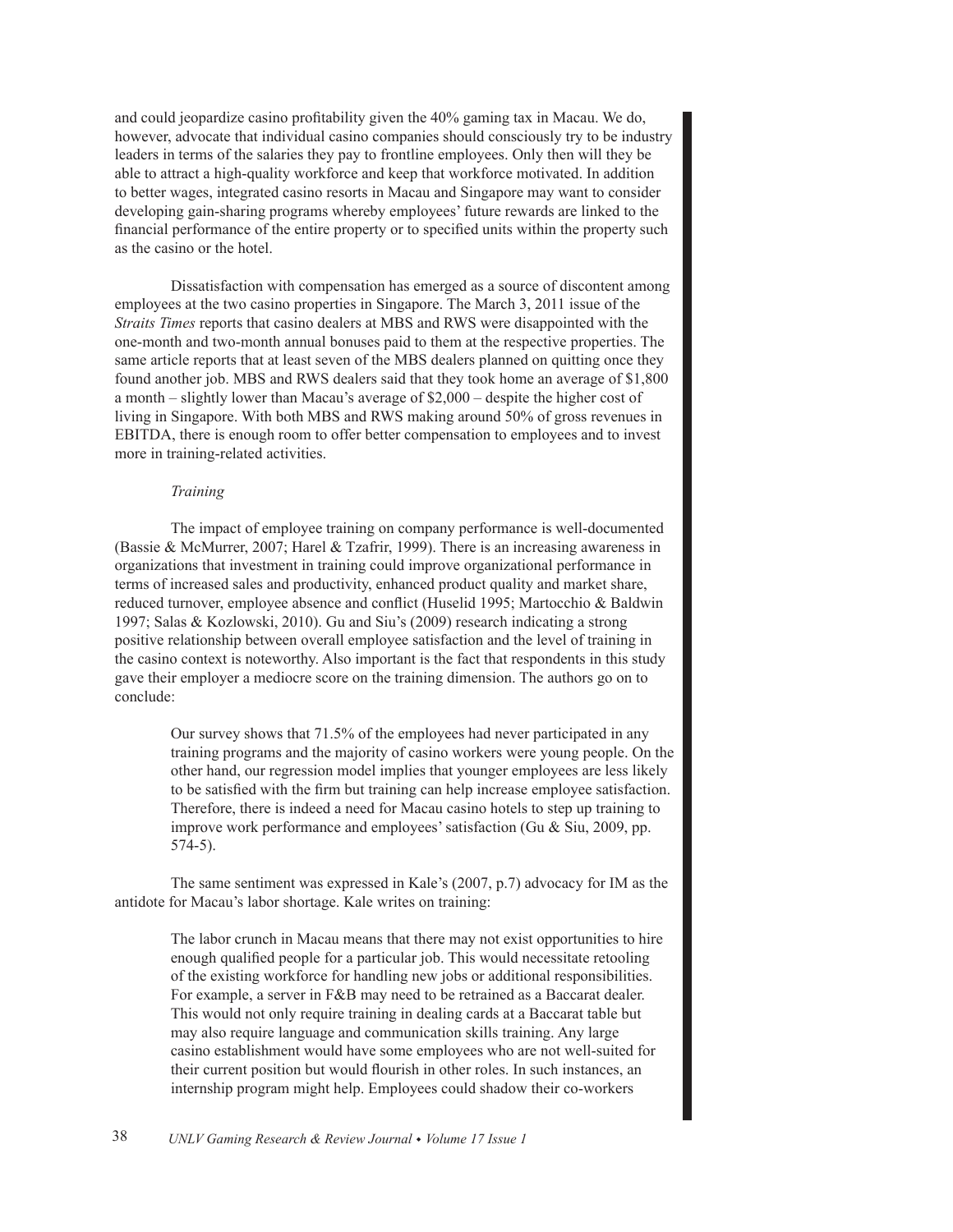in other jobs to learn more about the nature and content of internal job opportunities.

Ruiz (2006) also highlights the vital role of training Macau's casino employees, stating,

> Training is critical in Macau's service-oriented market. Unlike Las Vegas, where the bulk of income stems from machines, revenues in Macau depend on high rollers…

Recognizing the link between employee training and a positive customer experience, Wynn Macau has made employee development one of the cornerstones of its workforce management strategy. According to company sources, all employees receive highly individualized training in groups of no more than 20 and are required to pass certification programs before interacting with guests on the property. This suggests that Wynn Macau's training practices are an exception in the Macau casino industry.

## **Managerial Implications**

Research in services marketing suggests that deficiencies in internal marketing (IM) add to costs of doing business and lower employee as well as customer satisfaction. The costs of replacing employees in China can range anywhere from 25% to 50% of their annual salary. Similar figures would apply for Singapore casinos as well. We believe that addressing IM issues related to culture, climate, recruitment, compensation, and training will create a sense of organizational identification (OI) so desperately needed in the casino industry in Macau as well as Singapore. OI, in turn, will significantly improve overall employee satisfaction as well as retention of casino employees in both markets (Wieseke, et al. 2009).

The five issues we identify are systemic in their functioning. This dynamics have been described in Figure 1. As can be seen in this figure, top management turnover, culturally misaligned management make-up, and the rising demand for casino services have all contributed to the lack of a strong service culture in most casino properties. The Chief Executive of Macau has made a pronouncement that other than arrangements already approved by the SAR government, no major expansion of casino services in Macau will be permitted in the foreseeable future. This freezing of capacity, as well as the slowdown in the growth in demand, should encourage top management at Macau's casino properties to pay greater attention to internal as well as external marketing issues.

With regard to Singapore, we get the sense that the casino division in both MBS and RWS has not paid due attention to the appropriateness of its HR practices, particularly those pertaining to internal marketing. Currently over 80% of the integrated resorts' revenues are derived from casino operations. In assessing both employee as well as customer satisfaction, the casino division deserves greater attention compared to others such as hotel, food and beverage, and entertainment. Both MBS and RWS need to address each of the elements depicted in Figure 1, which have a demonstrable impact on organizational identification, employee satisfaction and retention. Despite the obvious benefits of operating in a duopoly, both RWS and MBS, if poorly managed, could see both their customers and employees desert them as the casino novelty in Singapore wears off.

As of now, issues like corporate culture and service culture do not seem to figure into the agenda of casinos' top management in either Macau or Singapore. This neglect may come back casino operators at a not-so-distant future point when competition gets intense and demand for casino services starts to stagnate. Already, Macau saw its slowest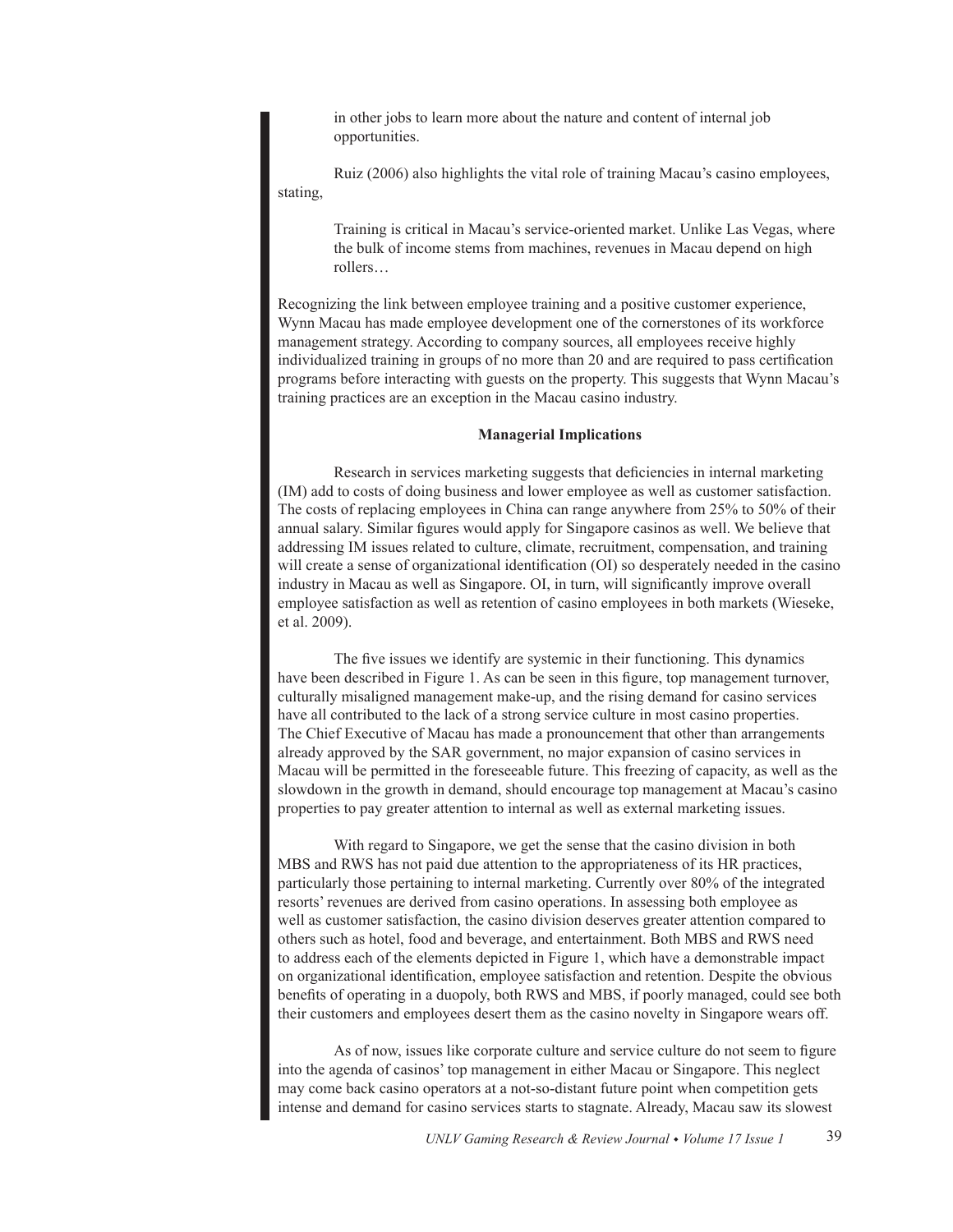growth in casino revenues in 2012, after a decade of phenomenally rising revenues. Casino companies in both Macau and Singapore need to decide on the type of culture and values they need to put in place in order to survive and grow in a less munificent environment. The specifics of culture and values will depend upon the service climate that management believes will best suit the market conditions over the next couple of decades. In absence of strong culture and inspiring values to relate to, organizational identification will be extremely difficult to accomplish.

Other Asian countries, such as the Philippines and Vietnam, are already making a concerted effort to become major suppliers in the Asian casino market. If attempts at improving the service elements in Macau and Singaporean casinos are not made in earnest, a dysfunctional service culture will inevitably result. Unfortunately, undoing of this negative culture after competition has intensified will be expensive, time-consuming, and even improbable. It therefore behooves top management in Macau and Singaporean casinos to address cultural issues sooner rather than later. One means of employee acculturation is a strong commitment to training.

Gu and Siu (2009) have indicated that over 70% of casino employees in Macau have received no formal training. At a time when many casino operators in Macau are reporting record revenues and profits, funds allocated to training should be substantially increased. Training of employees enhances employee satisfaction as well as loyalty to the employer, and it has a demonstrated impact on market share and profit.

Casino employees in Macau as well as Singapore need to be trained with three objectives: (1) adjusting attitudes so all employees understand and accept the organization's customer-centric culture and service-oriented values; (2) realizing the role each person plays in creating the desired customer experience so as to increase organizational identification; and (3) improving the job related skills of employees so that the customer experience is enhanced. As discussed, previous research suggests that a sizeable proportion of Macau's frontline casino employees do not believe that service matters. A significant shift in attitude should therefore be the primary goal of training. When each employee realizes the role s/he performs in delivering the customer experience, they will begin to identify better with the casino's service strategy. This sense of identity will enhance motivation and engender loyalty on the part of employees.

Training to enhance job-related skills in both Macau as well as Singapore casinos should include training in cross-cultural communication as well as language skills, especially Mandarin and English. Many frontline employees believe that not knowing how to communicate in English hampers their chances of promotion. Providing training in basic English language will put this anxiety to rest, and level the playing field for career advancement.

In formulating this article, we are cognizant of the fact that casino operators in Macau as well as Singapore are under a lot of external pressure to expand their capacity and increase their market share. Consequently, their attention to issues such as culture, climate, and internal marketing may be less than adequate. With increasing competition and continuing labor shortages, however, these issues demand greater attention right now. Investment in internal marketing, we contend, should assume greater priority than investment in external marketing.

#### **Summary**

The demand for casino services in Asia has been on an upward spiral. With 33 casinos currently in operation in Macau, and more to open in the next couple of years,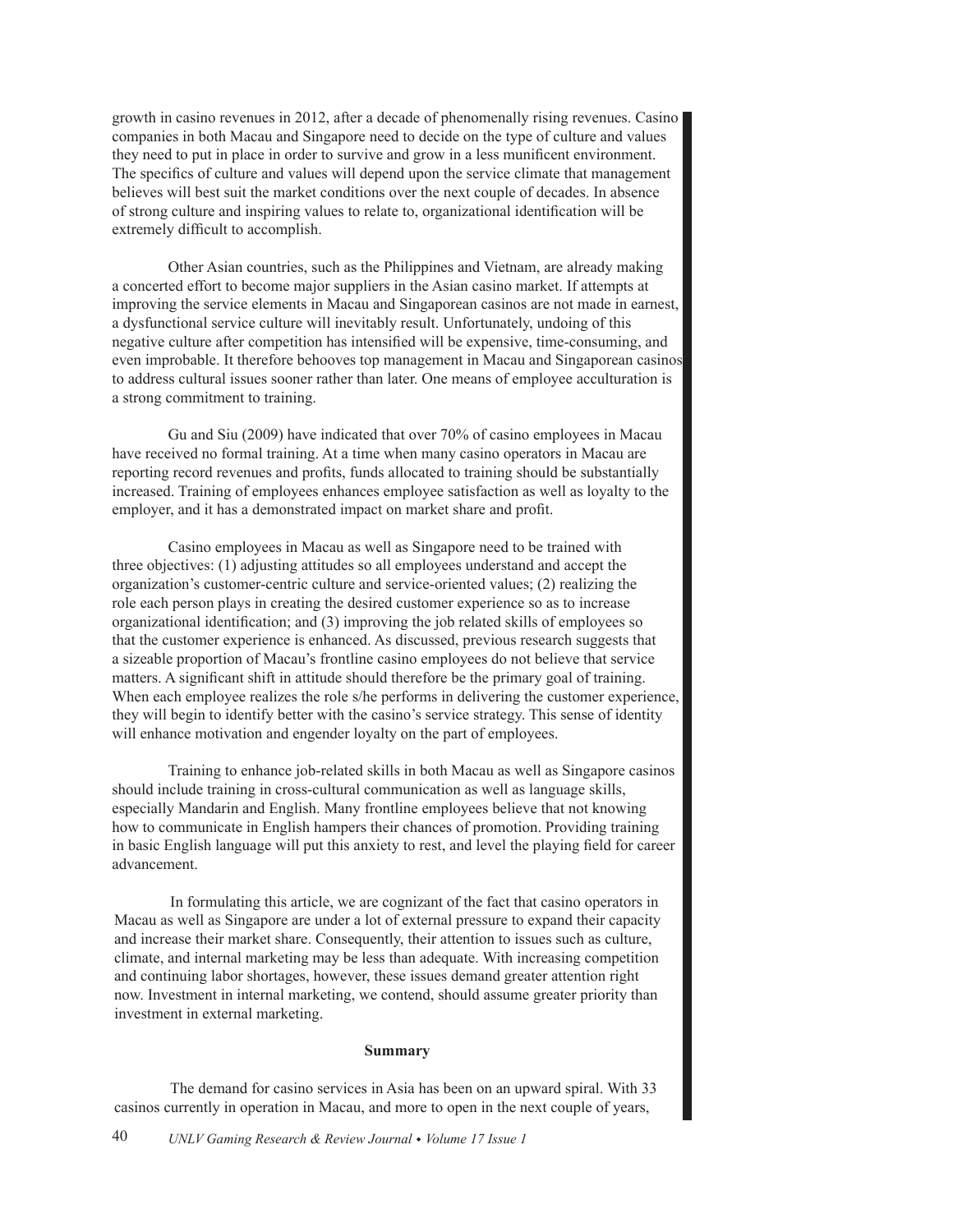the competition for employees as well as customers will intensify. The two casinos in Singapore will also face shortages of qualified employees and competition from casinos in Philippines and Vietnam.

The new normal for the nascent casino industry in Asia for the coming decade will be characterized by competition based on service, and not by the heretofore *build it and they will come* premise. The altered business environment for the casino industry in Macau and Singapore will require focused attention on issues related to culture, employee identification, and other key facets of internal marketing. With internal marketing as the spotlight, this article has identified significant issues related to the casino industry's service culture, service climate, recruitment, employee compensation, and training. Forward-thinking operators will be well advised to focus on these issues now so that they are well prepared to face the impending war for talented employees amidst increasing competitive pressures.

# **References**

- Bassie, L., & McMurrer, D. (2007). Maximizing your return on people. *Harvard Business Review*, *85*(March), 115-123.
- Berry, L.L., & Parasuraman, A. (1991). *Marketing services: Competing through quality*. New York: The Free Press.
- Berry, L.L., Hensel, J.S., & Burke, M.C. (1976). Improving retail capability for effective consumerism response, *Journal of Retailing*, *52*(3), 3-14.
- Berry, L.L., & Parasuraman, A. (1992). Services marketing starts from within. *Marketing Management*, *1*(1), 25-34.
- George, W. R. (1990). Internal marketing and organizational behavior: A partnership in developing customer-conscious employees at every level. *Journal of Business Research*, *20*(1), 63-70.
- Glisson, C., & James, L. R. (2002). The cross-level effects of culture and climate in human service teams. *Journal of Organizational Behavior*, *23*(6), 767-794.
- Grönroos, C. (1990). *Service management and marketing: Managing the moment of truth in service competition*. Oxford: Maxwell Macmillan.
- Gu, Z., & Siu, R.C.S. (2009). Drivers of job satisfaction as related to work performance in Macao casino hotels. *International Journal of Contemporary Hospitality Management*, *21*(5), 561-578.
- Harel, G.H., & Tzafrir S.S. (1999). The effect of human resource management practices on the perceptions of organizational and market performance of the firm. *Human Resource Management*, *38*(3), 185-199.
- Heskett, J. L., Jones, T.O., Loveman, G.W., Sasser, W.E., & Schlesinger, L. E. (1994). Putting the service profit-chain to work. *Harvard Business Review*, *72*(2), 164- 174.
- Huselid, M. A. (1995). The impact of human resource practices on turnover, productivity, and corporate financial performance. *Academy of Management Journal, 38*(3), 635-672.